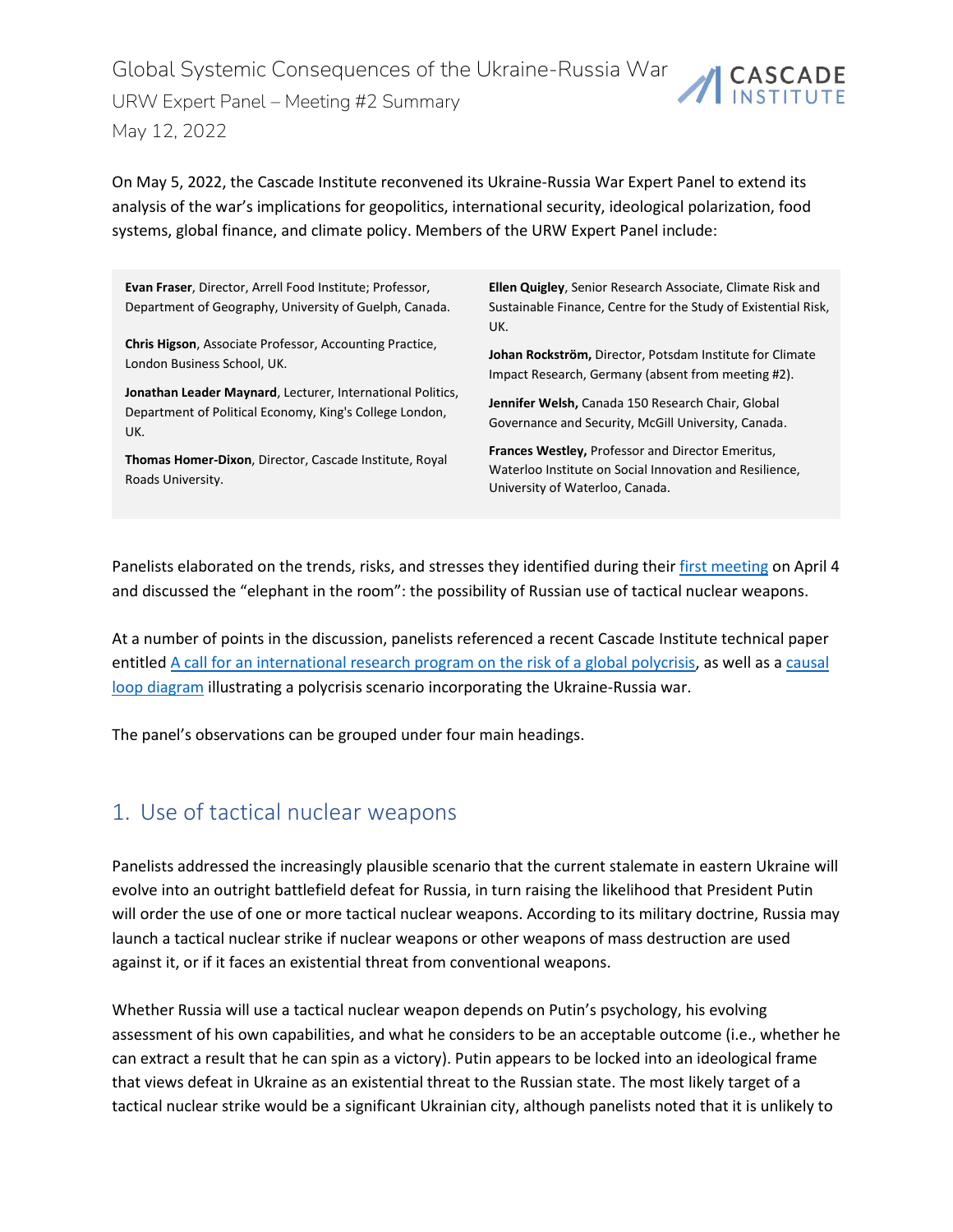be Kyiv. The success of Ukrainian counteroffensives could therefore have dire consequences, if they compel Putin to escalate. All members of the Expert Panel agreed that mainstream commentators are greatly underestimating this scenario's likelihood.

The possibility that Putin will order a nuclear strike on a Ukrainian city raises two important questions: Will his order be followed by the Russian military? And how would the US and NATO respond? While the panelists did not have any definitive answers, they noted that the present situation is radically different from the Cold War. Although Putin frequently evokes the past glory of the Soviet Union, his Russia has very different ideological and geopolitical orientations. The Soviet Union sought global leadership by presenting itself on the world stage as a peace-loving state resisting Western imperialism. It thus publicly emphasized its unwillingness to strike first with nuclear weapons. Putin's Russia is driven by hyper-nationalism, has an unabashedly expansionist agenda, and seeks a regional sphere of influence. The country also appears to care very little about its reputation among other states—with the possible exception of China.

China will play a critical role in determining whether or not Putin ultimately uses nuclear weapons. The Russian war effort depends significantly on Chinese support or, at least, non-interference. Russia can withstand Western pressure but would suffer considerably from a Chinese rebuke. And with a nuclear arsenal vastly inferior to those of Russia and the US, China has a distinct interest in maintaining the nuclear taboo. Panelists therefore suggested that the route to Russian nuclear moderation is through Chinese influence.

Outside of Russia, the incentives for states to develop their own nuclear weapons programs are mounting—particularly for unaligned and authoritarian states who increasingly see nuclear weapons as the only effective defense against great power interference and coordinated economic attacks from the West.

### 2. Hunger, anger, and political instability

Panelists discussed three trends that pose significant threats to the global food system in 2022 and 2023. First, the world has seen a 25 percent increase in hungry people over the last 12 months—a trend that was substantially visible *before* the Russian invasion of Ukraine. The war will put an even greater strain on the global food system.

Second, food prices are the highest they have been in modern history. This trend is partially driven by a spike in fertilizer prices. The cost of ammonia, for example, has nearly quadrupled in the past year—a jump that will be devastating for farmers in both 2022 and 2023.

And third, states are starting to implement protectionist policies designed to address domestic food insecurity, thereby placing further pressure on the global food supply chain. For example, Indonesia, the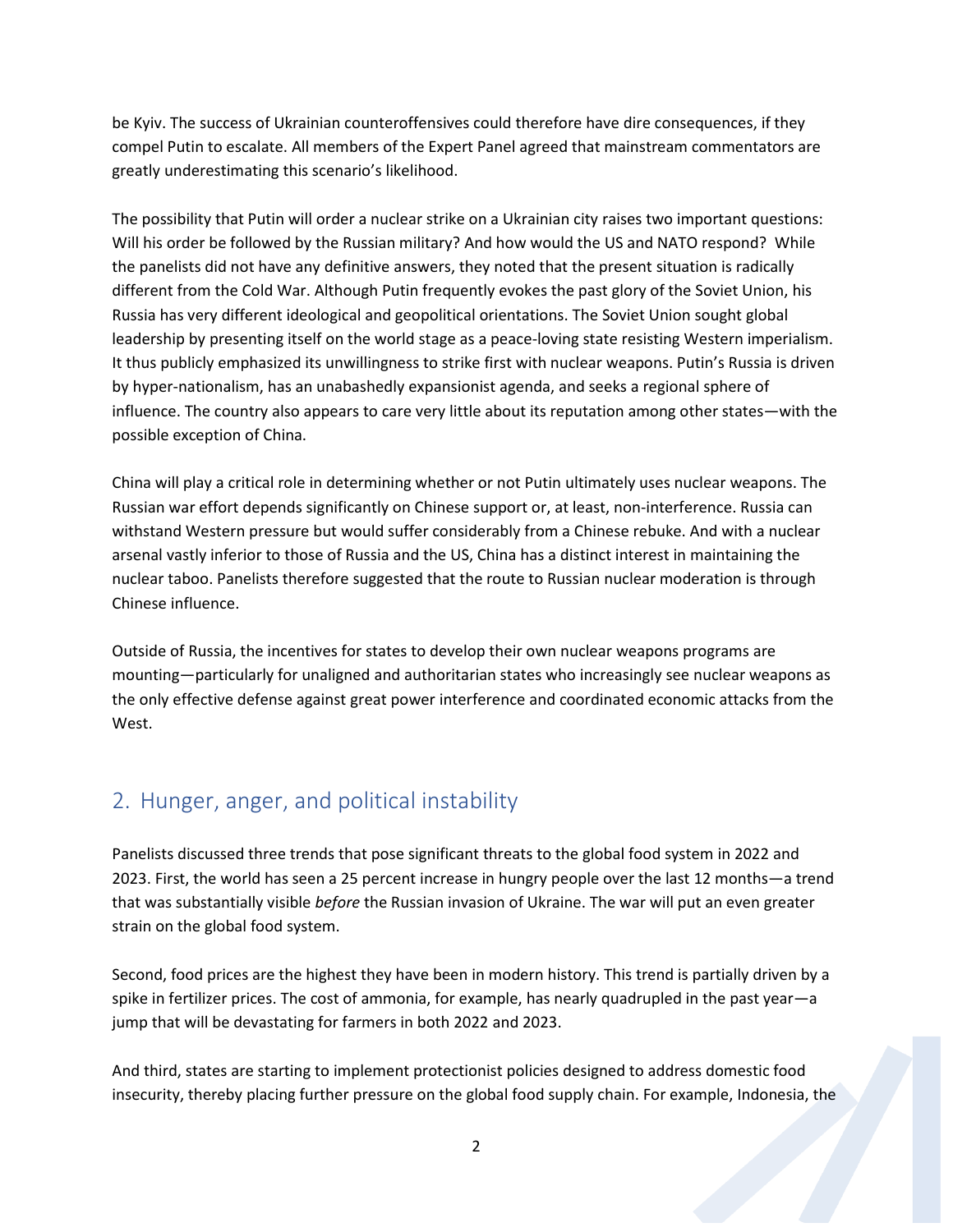world's largest exporter of palm oil, recently banned Indonesian companies and farmers from selling palm oil on international markets; and India has just banned the export of wheat.

Panelists also highlighted three glimmers of hope for the global food system. First, we have not seen the level of rioting that was widely expected in food-insecure countries despite sharply higher food prices. Second, the UN has raised its expectations for the Canadian wheat harvest, which could help offset the low wheat yields in India stemming from an unprecedented heatwave this spring and in China stemming from heavy rainfall and flooding last fall that delayed planting of its winter wheat crop.

And third, these disruptions could serve as a potential "transformational moment" for the global food system. Some researchers argue that a sustainable food system requires just one-fifth of the grain the world currently produces, because a significant amount of grain is inefficiently used to feed livestock on a scale that is incommensurate with healthy, low-carbon diets. Today's acute food supply issues exacerbated by the Ukraine-Russia war, while extremely harmful in the short term, could spur a closer alignment of the global food system with human dietary needs and greenhouse-gas reduction targets.

## 3. Deglobalization and the reconstitution of world order

Panelists proposed that the Ukraine-Russia war can be seen as one strand of a larger challenge to the Western-dominated global order by an "axis" of countries led by China, not Russia. China's challenge to the West could culminate in the next five years in an invasion of Taiwan—a scenario that US strategists increasingly view as plausible. Panelists argued that the highly coordinated Western response to Russia's invasion of Ukraine would not have occurred had Donald Trump been re-elected, to the detriment of world order. But somewhat paradoxically, should Trump regain the Presidency in 2024, his deep antipathy towards the Chinese regime may motivate a strong US response to an invasion of Taiwan.

The decision of states like India and South Africa to remain non-aligned is beginning to have repercussions in other domains. For example, South Africa, which has taken a leadership role in the global governance of pandemic preparedness and response, has faced new resistance from other countries due to its ambiguous stance on the war. Meanwhile, India's decision to begin weaning itself off Russian armaments suggests it is leaning towards greater alignment with the West. To pull these non-aligned states further away from the emerging authoritarian axis, panelists argued that Western states should pursue policies such as debt relief and public-health investment in these countries. As a first step, we need to understand better the complex and often country-specific economic and ideological dynamics underpinning these states' decisions to remain unaligned.

The Ukraine-Russia war has strengthened recent trends towards economic deglobalization (arising from geopolitical competition between established and aspiring hegemons), but supply chains are more likely to be rearranged within economic blocs than fully disaggregated and "re-shored." The conflict has great implications for institutions of international cooperation: the UN Security Council is currently paralyzed